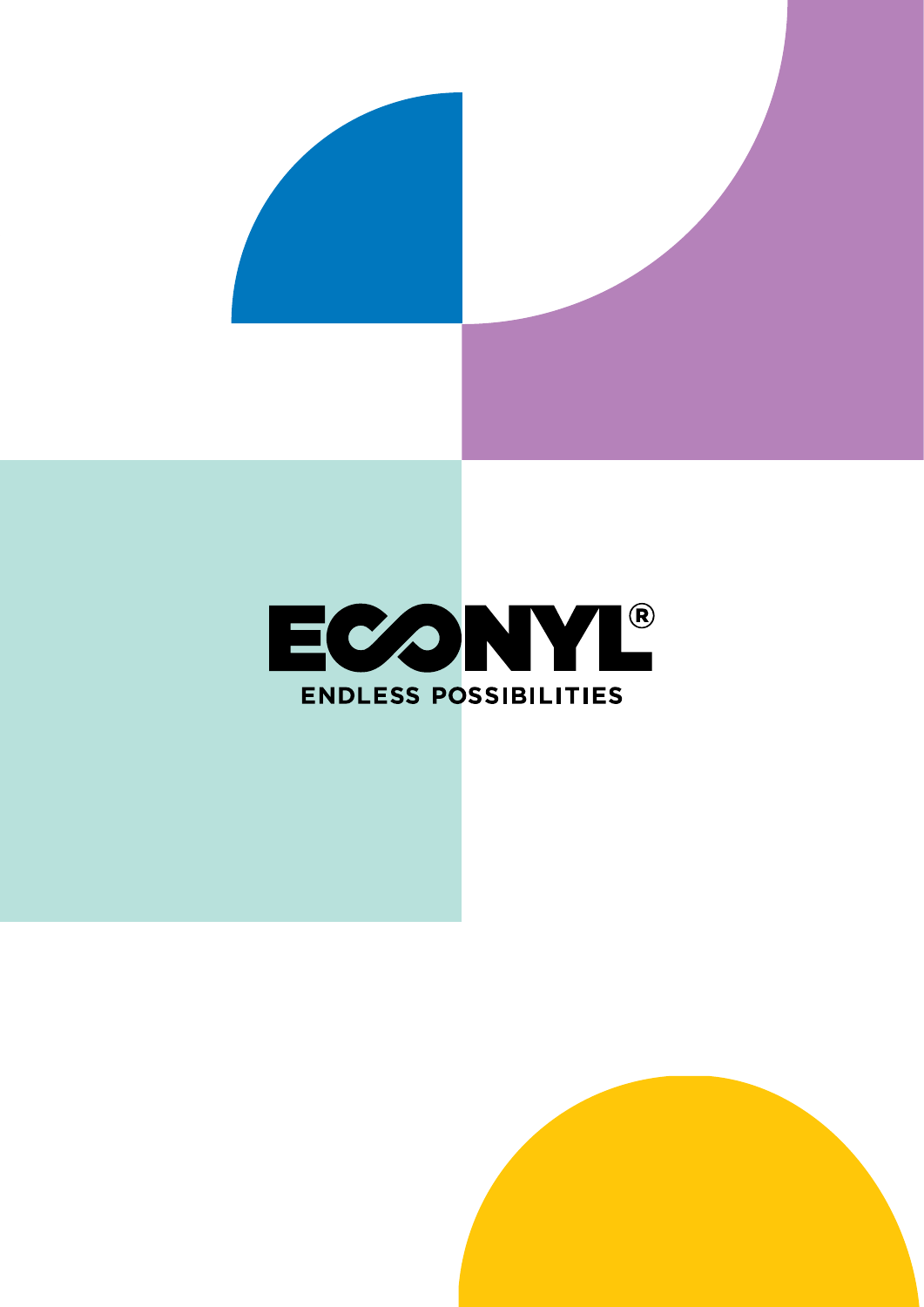# **Imagination is infinite. So is ECONYL®**

Our appetite to create new products and buy new products is infinite. The planet resources aren't.

But it's ok because we can have both: new products and a better environment.

ECONYL® regenerated nylon is made from waste such as fishing nets from the oceans and aquaculture, fabric scraps from mills and carpets destined for landfill, it's infinitely recyclable and can unleash infinite possibilities for makers, creators and consumers.

It's exactly the same as virgin nylon and can be recycled, recreated and remoulded infinitely. That means you create new products and buy new products without ever having to use new resources.

## **Here's how**

Discover the process behind the breakthrough material.



#### RESCUE **\_01**

The ECONYL® Regeneration System starts with rescuing from landfills and oceans all over the world. That waste is then sorted and cleaned to recover all of the nylon possible.

#### REGENERATE **\_02**

Through a radical regeneration and purification process, the nylon waste is recycled right back to its original purity. That means ECONYL® regenerated nylon is exactly the same as virgin nylon.

**\_03**

### **REMAKE**

ECONYL® regenerated nylon is processed into carpet yarn and textile yarn for the fashion and interior industries.

#### REIMAGINE **\_04**

Fashion brands and carpet producers use ECONYL® regenerated nylon to create brand new products. And that nylon has the potential to be recycled infinitely, without ever losing its quality. The goal is that once all products containing ECONYL® are no longer useful to customers, they can go back into step one of the Regeneration System.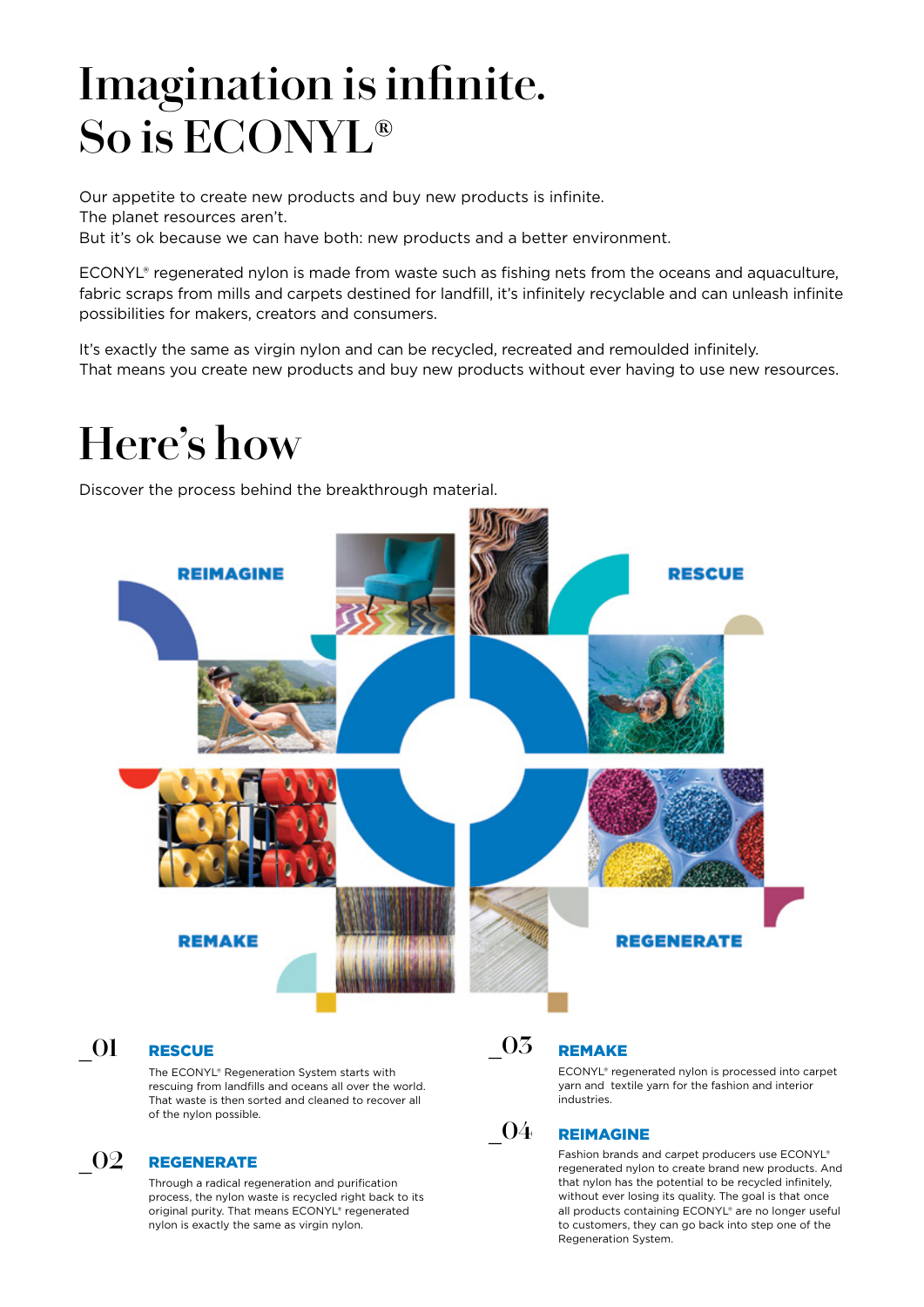# **The result?**

An infinitely recyclable nylon for the fashion and interior industries.





## **Apparel**

Fashion-forward brands and designers use ECONYL® regenerated nylon to create beautiful products that also drive the industry towards a sustainable future.

### **Interiors**

Interior designers use ECONYL® regenerated nylon when they need a synthetic covering or carpet that performs beyond their client's expectations.

### FOR EVERY 10,000 TONS OF ECONYL® RAW MATERIAL, WE ARE ABLE TO:



As well as being a solution on waste, ECONYL® regenerated nylon is also better when it comes to climate change.

It reduces the global warming impact of nylon by up to 80% compared with the material from oil.